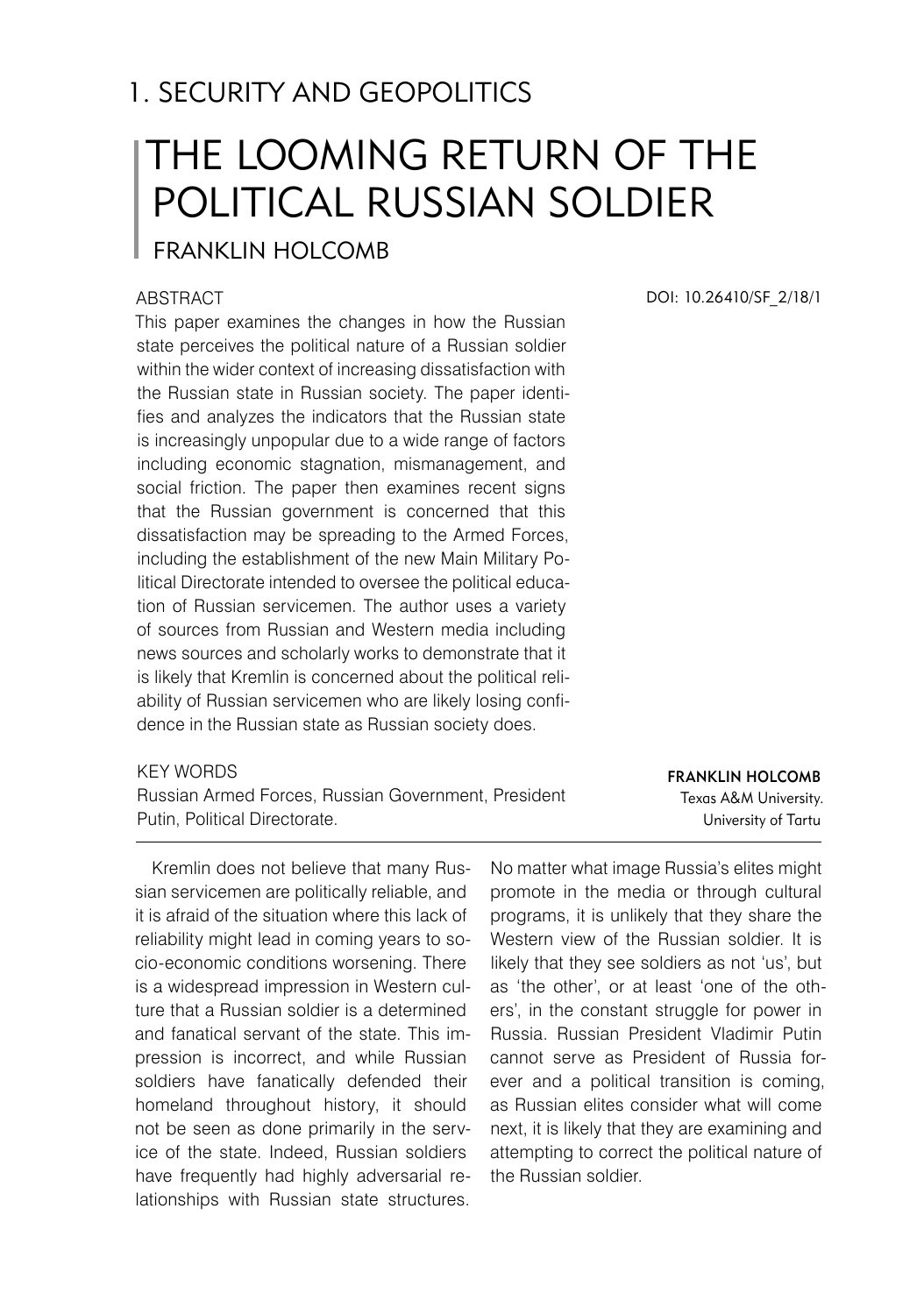The Russian Armed Forces have a long history of direct political involvement in times of political turmoil or dramatic social change. This legacy ranges from the conservative Streltsy uprisings under Peter the Great, to the liberal Decembrist Uprising, stretching through the volatile Russian Civil War to the heights of the Red Army's influence in the Soviet Union and into the short-lived reactionary coup against Gorbachev in 1991. Russian elites are looking at their soldiers again. assessing the servicemen's loyalty to the current political regime,as economic conditions and social conditions worsen and are underwhelming. Thedeeply paranoid and suspicious Russian elitesare likelyto worry that Russian servicemen's loyalties may lie with Russia and not with the governing elite. This paper examines recent changes in how the Russian government views its soldiers as political entities, and the greater political, economic, and social context in which they are viewing them.

## The Steady Decline in Popularity of the Russian Government

Kremlin popularity is in decline and it might face serious stability issues in coming years, particularly as Russian President Vladimir Putin's inevitable transition of power approaches. Kremlin own mismanagement, corruption, and aggressive and reckless foreign policy have led to a significant decline in public support for the institutions of the Russian government. It is most likely that President Putin will contain or survive the looming political crisis and serve at least one more term as a President without facing significant challenge. However, it is unlikely that he has built a political system that can survive his transition. This is particularly true if the state continues to face economic and political challenges which

it proves itself incapable of managing, or simply refuses to alter its doomed course.

Recent polling indicates that Kremlin popularity is steadily decreasing on domestic and international issues. Polling from the Russian Levada Center indicates that Kremlin foreign policy, which once played a huge role in maintaining the popularity of the Putin regime, is no longer as popular as it used to be. The Levada Center reported that less than one third of Russians believed that Russia's intervention in Syria has benefited Russia in January 2018<sup>1</sup> . Another poll by Levada indicated that the number of Russians who indicate Putin's foreign policy as a plus dropped by 6% from 2016- -2018<sup>2</sup> . President Putin has suffered notable blows to his popularity since his re-election in March 2018. Polling by the Levada Center reported that the support for President Putin dropped by a significant 17% down to 58% by October 2018. Putin has not had such a low approval rating since before the popular decision to occupy Crimea in 2014<sup>3</sup> . Much of this may be due to the recent hugely unpopular decision by the Russian government, backed by Putin, to push through a controversial piece of legislation on pension reform which increased the national retirement age. This unpopular decision was described by President Putin as an "economic necessity" and prompted widespread protests across Russia and a large drop in public support for Putin and

<sup>&</sup>lt;sup>1</sup> "Poll: Russian Public Opinion is at Odds with Putin's Foreign Policy in Syria," The Chicago Council on Global Affairs, 16 January, 2018. https://www. thechicagocouncil.org/press-release/poll-russianpublic-opinion-odds-putins-foreign-policy-syria,

"Popular Support for Putin's Foreign Policy on the Decline, Pollster Says," The Moscow Times, 09 August, 2018. https://themoscowtimes.com/news/ popular-support-for-putins-foreign-policy-is-dropping-62482

<sup>&</sup>lt;sup>3</sup> Shamardina Lada, "Pension Reform Overtook Crimea," Kommersant, 04 October, 2018. https://www. kommersant.ru/doc/3759662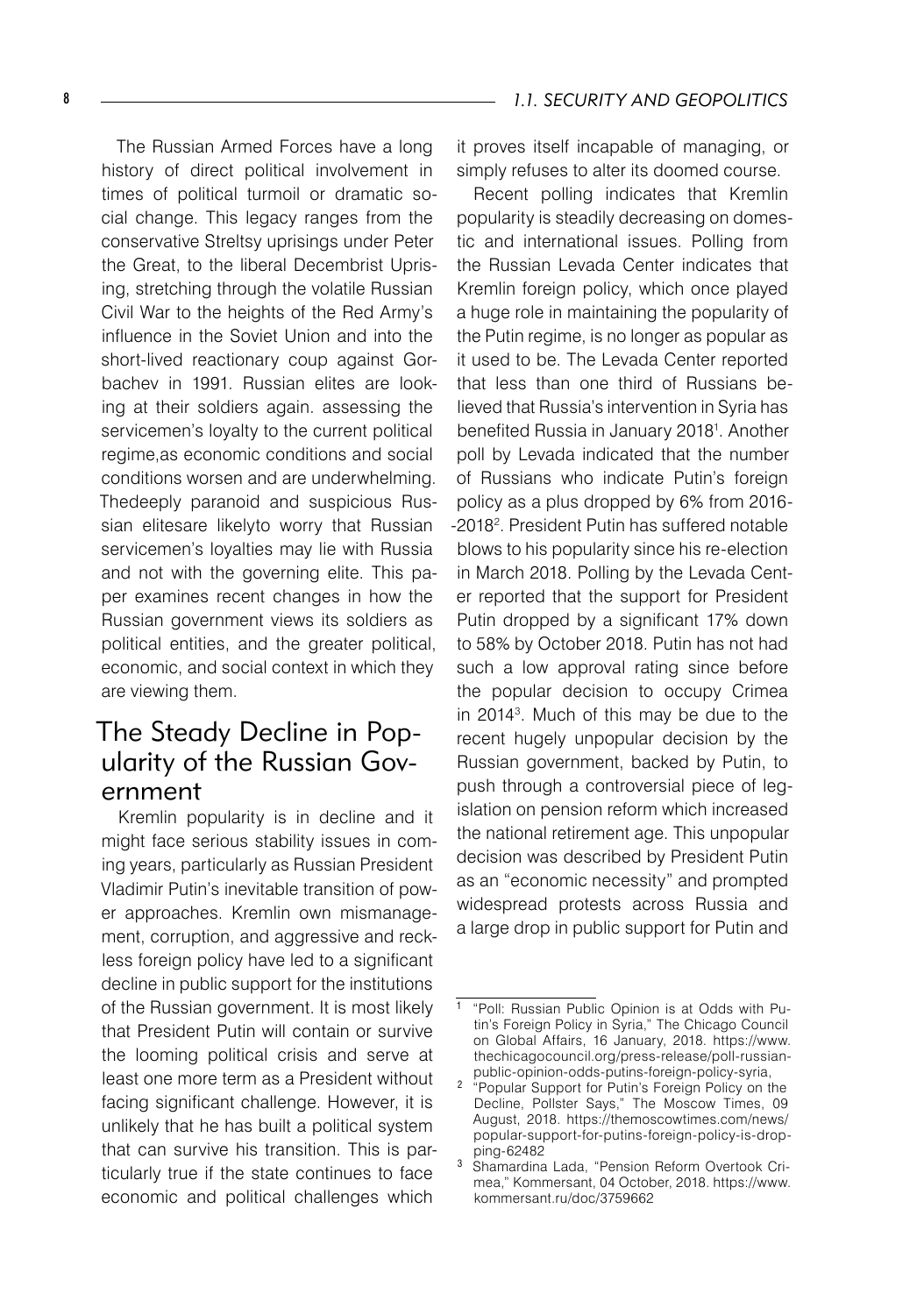the Russian government<sup>4</sup> . However, as observed by the Russian Civil Initiatives Committee, it is likely that long simmering public anger over government incompetence was catalyzed by the crisis over the pension reform, partially explaining the remarkable backlash against the state<sup>5</sup>.

Kremlin has stumbled from domestic crisis to domestic crisis, seemingly increasingly incapable of managing domestic issues ranging from infrastructure to ethnic tension and civil discontent to maintaining infrastructure. Spontaneous nationwide protests against the incompetence of Russian government erupted as a result of the March 25<sup>th</sup>, 2018 fire at the Kemerovo shopping mall that killed 64 people, including 41 children, as a result of the gross negligence of government officials indicate the increasingly frustrated mood of Rus-

sian society<sup>6</sup>. The Russian government's response to the crisis was completely tone deaf and likely enflamed the crisis in the short term. Government officials accused grief-stricken protestors of participating in a "clearly orchestrated event aimed at discrediting authorities" and even accused the family members of those killed in the fire of engaging in "self-promotion"<sup>7</sup> . In another inexplicably mismanaged incident, the central government decided to give control of much of the Russian province of Ingushetia to Kremlin ally and leader of Chechnya Ramzan Kadyrov. This decision was strongly opposed by the local Ingush and it has ignited deep-rooted ethnic tensions in the North Caucasus which the Russian government has so far struggled to control8 . Domestic victories which should result in a relatively large popularity boost for the Russian government such as the generally successful 2018 World Cup, are usually quickly undermined by fiascos ranging from bridge collapses and embarrassing failed rocket launches, to the recent

<sup>&</sup>lt;sup>4</sup> Bennetts Marc, "Putin appeals to Russians to accept 'painful' pension changes," The Guardian, 29 August, 2018. https://www.theguardian.com/ world/2018/aug/29/vladimir-putin-russia-pensionreforms-retirement; Ivanova Polina, "Despite Putin's concessions, Russians protest pension reform law," Reuters, 02 September, 2018. https://www. reuters.com/article/us-russia-protests-pensions/ despite-putins-concessions-russians-protest-pension-reform-law-idUSKCN1LI0DU; Inozemtsev Vladislav, "Russia's Mysterious Pension Reform," 22 August, 2018. https://themoscowtimes.com/articles/russias-mysterious-pension-reform-op-ed-62617; Hodges Nathan, "Pension outcry in Russia shows Putin's popularity isn't bulletproof," CNN, 29 August, 2018. https://edition.cnn.com/2018/08/29/ europe/putin-pension-outcry-analysis-intl/index. html; "President Drops to 5-Year Low," The Moscow Times, 04 October, 2018. https://themoscowtimes. com/news/trust-russian-president-drops-5-yearlow-poll-63080

DmitrievMixhail, Belanovskiy Sergey, Nikolskaya Anastasiya, "OIG Presents a Report "Signs of a Change In Public Sentiment and Their Possible Consequences," Civil Initiatives Committee, 11 October 2018. https://komitetgi.ru/news/news/3902/

<sup>&</sup>lt;sup>6</sup> "Kemerovo fire: Russia crowd condemns officials over disaster," BBC, 27 March, 2018 https://www. bbc.com/news/world-europe-43552165; "Chief of Kemerovo's fire department charged with criminal negligence," Crime in Russia, 11 April, 2018. https:// en.crimerussia.com/gromkie-dela/chief-of-firedepartment-detained-in-kemerovo-charged-withnegligence/; "Thousands Protest After Russian Mall Fire; Putin Vows to 'Punish the Guilty," RFE/RL, 27th March, 2018. https://www.rferl.org/a/putin-travels-kemerovo-blams-criminal-negligence-deadlymall-fire/29126036.html; "Russian Official Accuses Mourners of 'Discrediting' Authorities With Protest After Kemerovo," The Moscow Times, 28 March, 2018. https://themoscowtimes.com/news/russianofficial-accuses-mourners-discrediting-authoritieswith-protest-after-kemerovo-fire-60967

<sup>&</sup>lt;sup>7</sup> 'Clearly Orchestrated': Russian Official Calls Protest Over Deadly Fire a Bid to Credit State', RFE/RL, March 28<sup>th</sup>, 2018. https://www.rferl.org/a/russianofficial-clearly-orchestrated-demonstrations-kemerovo-fire/29130522.html

TashayevAznaur, Ingushetia Crisis deepens as protesters demand resignation of head," OC Media, 12thOctober, 2018. http://oc-media.org/ingushetiacrisis-deepens-as-protesters-demand-resignationof-head/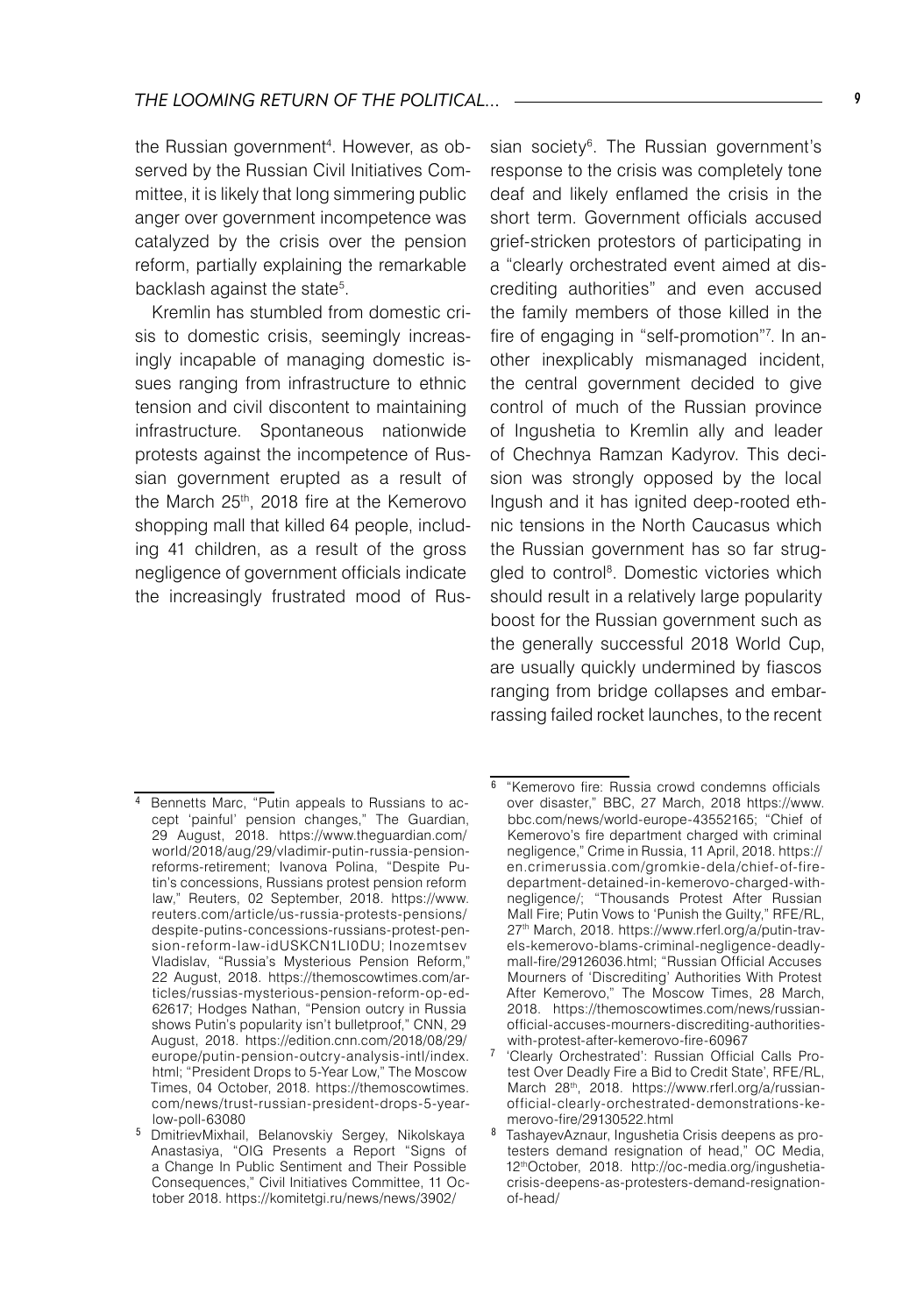hugely unpopular pension reform bill<sup>9</sup>. The Russian government has so far weathered these crisis despite the fact that that these incidents are often primarily, if not entirely, the state's responsibility and the reality that the crisis are usually exacerbated by the state's inept responses. Regimes such as Putin's are usually able to make numerous such errors without fear of public backlash, but it is unlikely that even the Russian state can continue to make such errors forever while socio-economic conditions worsen.

The Russian economy is weakening over time because of mismanagement, corruption, over-reliance on oil exports, and Western sanctions over the Russian occupation of the Crimean Peninsula and invasion of Ukraine's Donetsk and Luhansk oblasts, and it shows no signs of improvement. The Russian economy is critically undermined by chronic mismanagement and endemic corruption. The resulting brain-drain of Russian economists and intellectuals who are taking their skills elsewhere has also had a serious impact on Russian businesses<sup>10</sup>. The Russian economy is over-reliant on oil exports, inherently unstable, and quite brittle as former Russian Finance Min-

ister Alexei Kudrin has continued to warn<sup>11</sup>. Meanwhile, Russian GDP growth remains incredibly weak and according to Russian professor Konstantin Sonin under current conditions "boosting growth will be impossible without deep structural reforms"<sup>12</sup>. The Russian government has given no sign that it is willing, or capable, of beginning the market-liberalization and anti-corruption reforms necessary to reverse this trend. The Russian ruble has weakened in recent years and continues to do so. The Russian Ministry of Finance projected on September 29th, 2018 that the value of the ruble against the dollar would continue to decline through 203513. The value of the Russian ruble continues to fluctuate but there is little doubt that it is in steady decline, undermining the Russian economy and the state's spending power<sup>14</sup>. These effects, combined with the ongoing damages to the Russian economy caused by Russia's belligerent foreign policy, will increase economic dissatisfaction in Russia in coming years, erode the state's domestic credibility, put pressure on Russian oligarchical circles, and weaken the state's ability to act in the long term.

Kremlin's foreign policy has exacerbated its economic woes, but despite this reality it has showed no intention of making even cursory efforts to make the sorts of foreign

<sup>&</sup>lt;sup>9</sup> "Trust in Putin Drops to 39% as Russians Face Later Retirement, Poll Says," The Moscow Times, 08th October, 2018. https://themoscowtimes.com/ news/trust-putin-drops-39-percent-russians-facelater-retirement-poll-says-63110; "Commemorative accident: The Shame of Russian Cosmos," Gazeta.ru, 11<sup>th</sup> October, 2018. https://www.gazeta. ru/comments/2018/10/11\_e\_12017317.shtml?utm\_ source=push; Sholli Sam, "Video| Russian motorway bridge collapses onto the Trans-Siberian Railway," New Civil Engineer, 11<sup>th</sup> October, 2018. https://www.newcivilengineer.com/latest/videorussian-motorway-bridge-collapses-onto-trans-siberian-railway/10036098.article

<sup>10</sup> Guriev Sergey, "Corruption has laid waste to the Russian economy," Financial Times, 05 April, 2014. https://www.ft.com/content/939659ae-b67d-11e3 b230-00144feabdc0; Klesnikov Andrei, "Russia's Brain Drain: Why Economists are Leaving," Forbes, 26th May, 2015. https://www.forbes.com/sites/forbesinternational/2015/05/26/russias-brain-drain-whyeconomists-are-leaving/#930905635fda

<sup>11</sup> Barnato Katy, "Russia too dependent on oil-and it's hitting the ruble, says ex-Russian fin min," CNBC, 17th June, 2016. https://www.cnbc.com/2016/06/17/ russia-too-dependent-on-oil-and-its-hitting-the-ruble-says-ex-russian-fin-min.html

<sup>12</sup> Ballard Barclay, "Russia's Stagnating Economy," World Finance, 18<sup>th</sup> July, 2018. https://www.worldfinance.com/markets/russias-stagnating-economy; Sonin Konstantin, "Russia's Economic Stagnation is Here to Stay," Project Syndicate, 01 February, 2018. https://www.project-syndicate.org/commentary/ russia-economic-stagnation-structural-reform-bykonstantin-sonin-2018-02?barrier=accesspaylog

<sup>13</sup> "Russian finance ministry expects ruble's exchange rate to weaken by 2031-2035," TASS, 29<sup>th</sup> September, 2018. http://tass.com/economy/1023631

<sup>14</sup> "Russian Ruble Briefly Falls to Lowest Level Since 2016," RFE/RL, 23rd August, 2018. https://www.rferl. org/a/russian-ruble-briefly-falls-to-lowest-levelsince-2016/29449315.html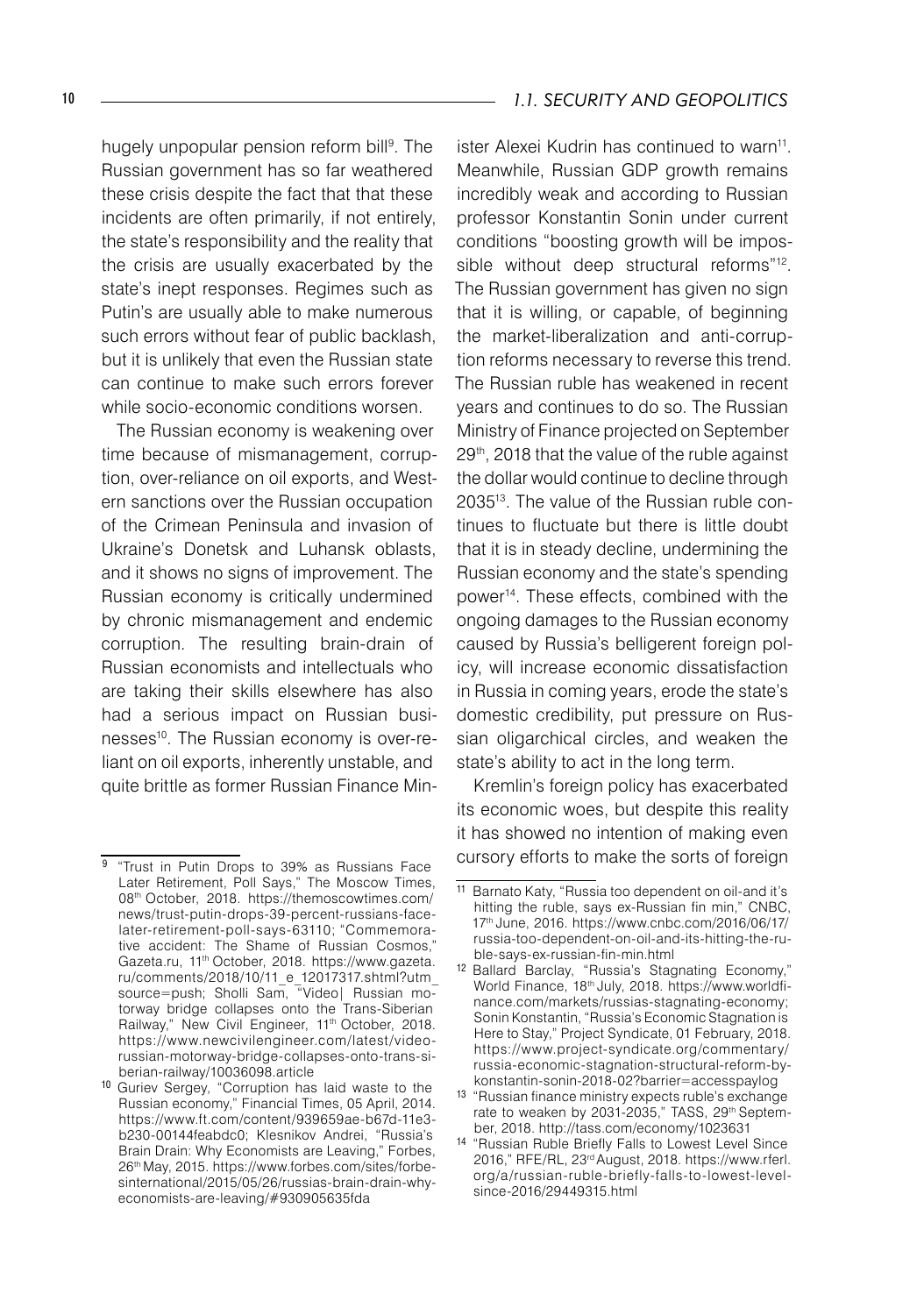policy shifts necessary to improve the Russian economy. Some key Russian intellectuals such has former Finance Minister Kudrin have urged the Russian government to start trying to improve relations with the West to improve Russia's economic outlook. However, these calls have so far fallen on deaf ears in Moscow<sup>15</sup>. Kremlin continues its bogged-down invasion of Eastern Ukraine despite the ongoing economic cost of European and American sanction regimes, and the costs of the conflict itself. Western sanction regimes, which Kremlin initially loudly proclaimed would actually help the Russian economy, have predictably seriously undermined it<sup>16</sup>. Despite some effort, Moscow has been unable to weaken the Western community's resolve to enforce economic consequences on Russia for its aggression against its neighbors. Kremlin has very simple paths to de-escalation with the West available to it, but it chooses every day to remain fixed in its course. Unwilling to back down, Kremlin seems to have instead doubled down on an increasingly brazen and aggressive policy towards Europe and the United States. This policy is unlikely to create much sympathy for Russian economic woes in the West, will likely turn many of Kremlin's potential partners in Europe into foes, and will also likely lead to new and increasingly severe sanctions in time.

President Putin's United Russia (UR) party, dubbed the "Party of Liars and Thieves" by Russian opposition political Alexei Navalny, suffered serious electoral defeats in regional elections in the fall of 2018 indicating its vulnerability and embarrassing the Russian government. The Communist Party of the Russian Federation (CPRF) and the nationalist Liberal-Democratic Party of Russia (LDPR) scored significant electoral victories against Putin's chosen candidates in elections in the provinces of Primorye, Vladimir, and Khabarovsk<sup>17</sup>. In September 16<sup>th</sup> elections in the Eastern province of Primorye, Communist candidate Andrei Ischenko was decisively beating his opponent from United Russia, the acting-Governor Andrei Tarasenko, until a sudden and unexplained surge of votes pushed the UR candidate ahead. The local voting commission then reported that they were unable to determine who won the election due to potential irregularities.<sup>18</sup>Ishchenko called for protests against the decision claiming that "at least 30,000 votes were stolen from us" while the head of the CPRF Gennady Zyuganov condemned the vote as "criminal lawlessness" and threatened nation-wide protest action<sup>19</sup>. On September 21<sup>st</sup>, the UR candidate in the Russian republic of Khakassia in south Siberia unexpectedly withdrew from the gubernatorial elections citing

<sup>15</sup> "Happening Today," BMB Russia, Accessed on 14th October, 2018. https://mailchi.mp/804dc 474f946/kream-kudrin-rules-everything-around-me

<sup>16</sup> "Russian companies feel severe effect from U.S. sanctions: Fitch," Reuters, 13th April, 2018. https:// www.reuters.com/article/us-usa-russia-sanctionsratings/russian-companies-will-feel-severe-effectfrom-u-s-sanctions-fitch-idUSKBN1HK1XP; "This time, sanctions on Russia are having the desired effect," Financial Times, 13 April, 2018. https://www. ft.com/content/cad69cf4-3e40-11e8-bcc8-cebcb81f1f90; "Russia's Rating Agency Says More Sanctions are Key Economic Risk," The Moscow Times, 10th July, 2018. https://themoscowtimes.com/ news/russia-rating-agency-says-more-sanctionskey-economic-risk-62186

<sup>17</sup> Rudnitsky Jake, Reznik Irinia, Karvchenko Stepan, "Putin's Party Suffers Rare Losses as Russian Protest Votes Grow," Bloomberg, 24<sup>th</sup> September, 2018. https://www.bloomberg.com/news/articles/2018- 09-24/putin-s-party-suffers-rare-losses-as-russian-protest-votes-grow;

<sup>&</sup>lt;sup>18</sup> "In Primorye, the results of the elections of the governor were cancelled," Radio Svaboda, 20<sup>th</sup> September, 2018; https://www.svoboda.org/a/29499675. html

<sup>19</sup> "Russian Election Authorities Annul Results of Fraud-Marred Regional Vote," RFE/RL, 20<sup>th</sup> September, 2018. https://www.rferl.org/a/russian-elections-primorsky-authorities-annul-results-of-fraudmarred-vote/29499711.html; "Russia communists protest against 'rigged' elections," Al Jazeera, 17<sup>th</sup> September, 2018. https://www.aljazeera.com/news/ 2018/09/russia-communist-party-workers-protestrigged-elections-180917182807881.html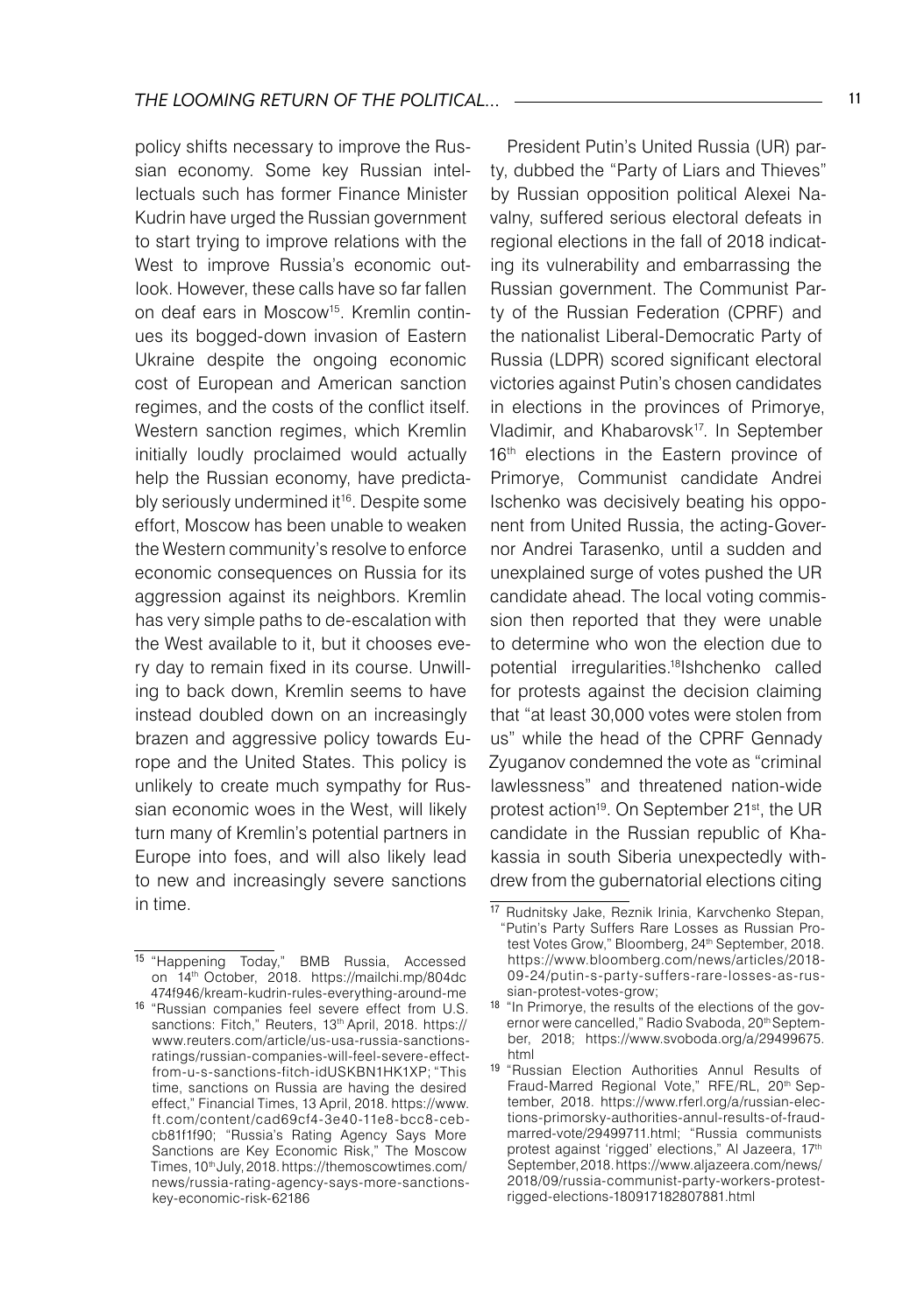health concerns, despite previously claiming good health, likely fearing decisive and humiliating electoral defeat by the LDPR or the CPRF20. In the Eastern Russian province of Khabarovsk, nationalist LDPR candidate Sergei Furgal defeated UR governor Vyacheslav Shport in elections on September 23<sup>rd 21</sup>. In the western Russian province of Vladimir LDPR candidate Vladimir Sipyagin defeated UR regional governor Svetlana Orlova in gubernatorial elections on September 24<sup>th 22</sup>. Both the CPRF and LDPR are strongly aligned with Kremlin, and these defeats will not lead to any noticeable policy changes nor should they be construed as indicating the looming collapse of United Russia. For the moment, there is no serious challenge to United Russia on a national level. However, these defeats in regional election point to both United Russia's vulnerability, and the increasing discontent of Russian citizens, particularly outside major metropolitan centers such as Moscow and Saint Petersburg.

Russian President Vladimir Putin plays a stabilizing role in Russian politics in the short term, but there is likely little in his system that will survive him. Putin's Russia is a kleptocracy, held together by force and loosely tied together by a general fear of change in Russian society, Soviet nostalgia, and nationalism, which often prominently

features Russian Orthodox Christianity<sup>23</sup>. Such a system has little staying power, and will face serious issues during political transitions. President Putin claims that he will step down as President of Russia after his current term ends in 2024<sup>24</sup>. It is too early to say whether this will happen. However, even if it does not happen in 2024, Putin cannot be President of Russia forever and he and his allies in Russia's elite circles know this. However, according to the Levada Center over half of Russians want Putin to stay on beyond 2024. Head of the Levada Center Lev Gudkov suggests that this is because "there are no successors shaping up, people are treating this pragmatically" and that people believe Putin will at least be able to "ensure the status quo."<sup>25</sup> This relatively strong belief in Putin, and general dislike and distrust for other politicians, poses dangers for the Russian elite. If current socio-economic trends continue, it is unlikely that even Putin could manage to contain rising discontent in Russia forever. Putin's successor will likely not have the political strength to manage a transition smoothly in the first place, and doubly so if there is not a dramatic turnaround in

<sup>20</sup> "LibDems crush ruling party rivals in Russian Far East and Central Regions' governor elections," RT, 24th September, 2018. https://www.rt.com/politics/439178-ldpr-candidates-win-governor-elections/

<sup>21</sup> "Russian Opposition Candidate on Track to Win in Gubernatorial Runoff," RFE/RL, 23rd September, 2018. https://www.rferl.org/a/russia-governor-elections -united-russia-putin-communist-ldpr/29504248. html

<sup>&</sup>lt;sup>22</sup> "Candidate from LDPR wins Vladimir Region gubernatorial election," TASS, 24<sup>th</sup> September, 2018. http://tass.com/politics/1022819

<sup>23</sup> Lanskoy Miriam, Myles-Primakoff Dylan, "The Rise of Kleptocracy: Power and Plunder in Putin's Russia," Journal of Democracy, January 2018. https:// www.journalofdemocracy.org/article/rise-kleptocracy-power-and-plunder-putin%E2%80%99s-russia; "Majority of Russians Regret Soviet Collapse, Poll Says," The Moscow Times, 25<sup>th</sup> December, 2017. https://themoscowtimes.com/news/majority-ofrussians-regret-soviet-collapse-poll-says-60039; Aslund Anders, "How the United States Can Combat Russia's Kleptocracy," The Atlantic Council, 31<sup>st</sup> July, 2018. http://www.atlanticcouncil.org/publications/issue-briefs/how-the-united-states-can-combat-russia-s-kleptocracy; "The return of Russian nationalism," The Financial Times, 12th October, 2017. https://www.ft.com/content/edb595d8-aeba-11e7 -beba-5521c713abf4

<sup>24</sup> "Putin says will step down as President After Term Expires in 2024," The Moscow Times, 25<sup>th</sup> May 2018. https://themoscowtimes.com/news/putin-sayswill-step-down-as-president-after-term-expires-in-2024-61589

<sup>25</sup> "Poll: Half of Russia Wants Putin for President Beyond 2024," The Moscow Times, 19th June, 2018. https://themoscowtimes.com/news/levada-pollputin-2024-61889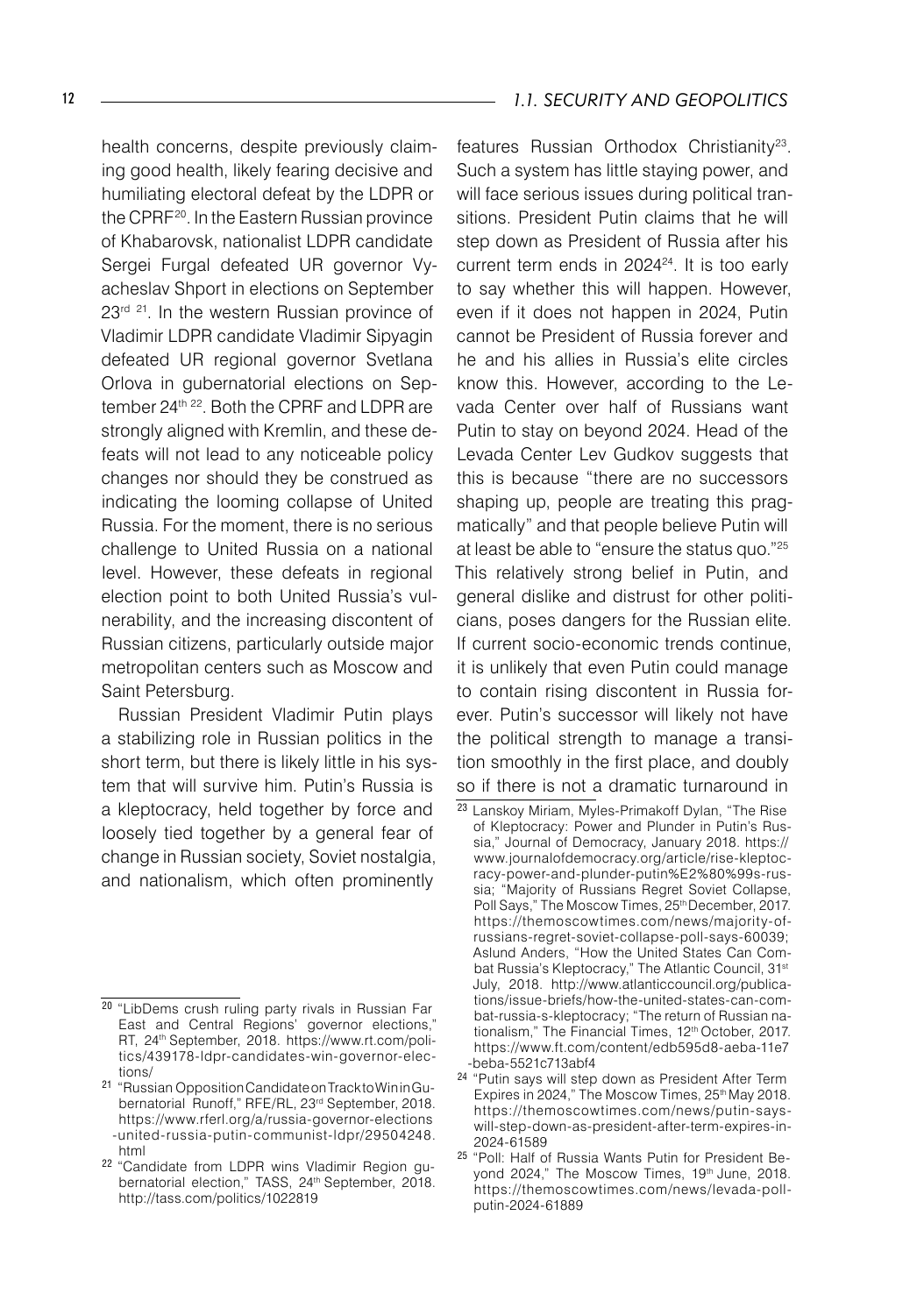Russia's socio-economic outlook. Russia's elites will likely continue to turn their focus inwards, trying to identify potential threats to their wealth and power during Putin's last years in office, and more importantly the threats in the years after Putin.

Russia's leadership is afraid of revolution in Russia and likely learned from the downfall of their former ally President of Ukraine Victor Yanukovych that public protests against unpopular leaders are serious threats to kleptocratic regimes. Russian officials regularly describe the 2014 Euro-Maidan revolution in Ukraine as a "color revolution" orchestrated by hostile Western states. "Color Revolution" is a vague term that is generally used by Russian officials to describe civil discontent that Kremlin does not approve of. Fear of a color revolution in Russia, and a determination to prevent it, is a staple of Russian national security officials' talking points<sup>26</sup>. Yanukovych's fall can primarily be blamed on the horrible climate of corruption and incompetence that his government created, and ultimately on Yanukovych's own poor decision making during the EuroMaidan revolution. Yanukovych's blatant dishonesty, acts of bad faith, and use of lethal force against protesters managed to escalate a fairly minor protest movement in favor of increasing trade with Europe to an enraged and determined revolution aiming to remove him and his circle

from power<sup>27</sup>. Despite the use of paid thugs, the so-called Titushkiy, police, interior ministry forces, and the brutal Berkut special police force Yanukovych was unable to suppress the EuroMaidan movement. Notably absent from the ranks of pro-Yanukovych forces were the Armed Forces of Ukraine, who generally remained neutral. In Lviv in Western Ukraine, the mothers of soldiers successfully surrounded and blockaded military bases when rumors spread that their sons might be sent to Kyiv to support Yanukovych<sup>28</sup>. Facing international pressure to back down, and unsure of how the Ukrainian people and the Armed Forces of Ukraine might react to a complete massacre of protestors Kyiv, Yanukovych fled to Russia in 2001429.

Russian President Vladimir Putin created the Russian National Guard in 2016 to provide himself and his circle with a loyal and capable security forcewas ableto conduct operations throughout Russia and suppress any unforeseen protests or anti-government movements. The National Guard is a consolidated force comprising former units from the Russian Interior Ministry, Special Operations Center of Rapid Reaction Forces, and other security agencies. President Putin appointed his close ally and former bodyguard Viktor Zolotov to head the organization which is tasked with suppressing discontent and fighting terrorism and generally has wide license to act

<sup>26</sup> Korsunskaya Darya "Putin says Russia must prevent 'color revolution," Reuters, 20<sup>th</sup> November, 2014. https://www.reuters.com/article/us-russia-putin-security/putin-says-russia-must-prevent-color-revolution-idUSKCN0J41J620141120; "Russian Ministry of Defense to Fund Prophylactic 'Color Revolution' Research," The Moscow Times, 21<sup>st</sup> June, 2015. https://themoscowtimes.com/news/russian-defense-ministry-to-fund-prophylactic-color-revolution-research-47559; "Minister: Russian operations in Syria stopped chain of color revolutions in the Middle East," TASS, 21st February, 2017. http://tass. com/politics/932137

<sup>&</sup>lt;sup>27</sup> "A timeline of the Euromaidan revolution," Euromaidan Press, February 19<sup>th</sup> 2016. http://euromaidanpress.com/2016/02/19/a-timeline-of-the-euromaidan-revolution/; "The Ukraine Crisis Timeline," CSIS, http://ukraine.csis.org/kyiv.htm

<sup>28</sup> "In Lviv the mobilization and blockade of military units," Radio Svaboda, 20<sup>th</sup> January, 2014. https:// www.radiosvoboda.org/a/25236350.html

<sup>29</sup> "Putin: Russia helped Yanukovych to flee Ukraine," 24 October 2014, BBC, 16th October, 2018. https:// www.bbc.com/news/world-europe-29761799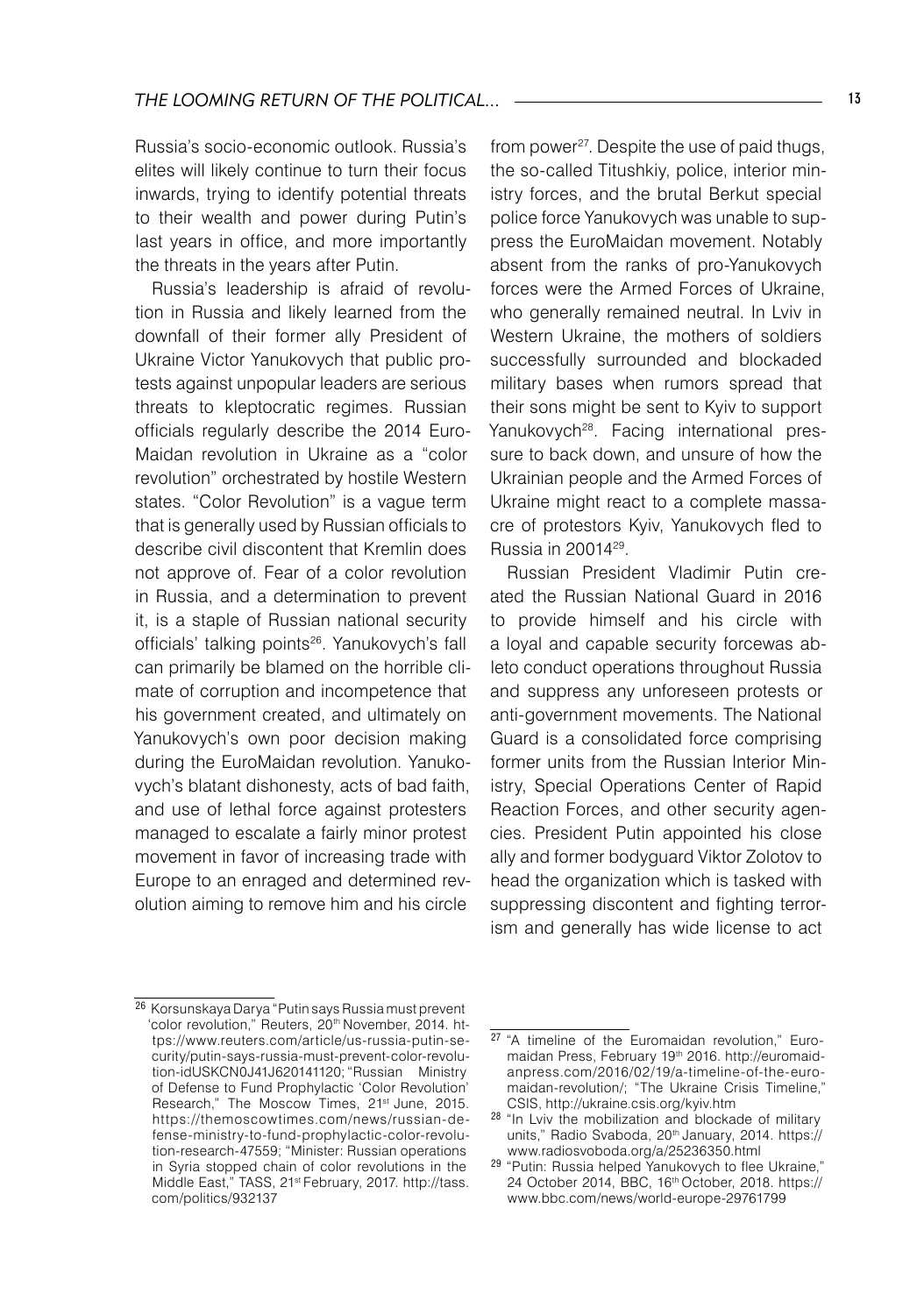as needed in pursuit of these objectives<sup>30</sup>. In practicality, the Russian National Guard is best understood in a political sense as Putin's army. What exactly will become of the national guard, and its leader Zolotov, when Putin leaves office remains unclear. However, the National Guard may serve as a vehicle by which Putin and his circle can maintain control of key locations during a transition period. Putin's successor will likely hope to rely on these forces to suppress discontent, whether it is related to the transition or not. The National Guard can conduct such sensitive assignments, particularly so long as they do not face coordinated equivalent forces. But in the event of a crackdown on the Russian people conducted by the National Guard during a period of political turmoil, Kremlin elites likely worry about where the loyalties of Russian soldiers would lie.

## The Re-Emergence of Politics in the Russian Army

The Russian Armed Forces are increasingly popular in Russia at a time when the government is losing prestige and influence. A Levada Center poll in 2018 indicated that Russians trusted the Armed Forces more than President Putin and Russia's security services, and far more than the Russian Orthodox Church and state institutions<sup>31</sup>. The senior levels of the Russian Armed Forces, particularly Shoigu and Gerasimov, are also increasingly influential. President Putin took only Russian Minister of Defense

Sergei Shoigu and head of the Federal Security Service (FSB) Alexander Bortnikov with him on his summer hiking trip, a telling signal about the Shoigu's importance to Putin. Russian political analyst Tatyana Stanovaya claims that "Putin believes that Russia is in a state of war" and that "the army's influence will rise"32. This rise in influence will likely make Shoigu and Gerasimov increasingly important in Kremlin's inner circles and will likely ensure budget prioritization for the Armed Forces. However, despite its soaring popularity among Russians, some Russian elites likely see potential long-term rivals both in the Russian Ministry of Defense headquarters, and in the barracks.

The Russian government claims to have strong support from Russian servicemen, but the actions of Russian leadership indicate that Russian servicemen are perceived as not sufficiently politically reliable. Russian Minister of Defense Sergei Shoigu announced after Russia' March 18th, 2018 Presidential election, which was widely criticized as unfair, that 89.7% of Russian soldiers voted for Putin. He also claimed that Putin remarkably received 100% of the votes from Russian soldiers in deployed in Syria33. Shoigu's claims are of dubious reliability, but the fact that he felt the need to so publicly emphasize how strongly Russian servicemen supported Putin and Putin's United Russia indicates that whether they support the government or not is an open question for some in Kremlin. In contrast to

<sup>30</sup> Sliwa Zdzislaw, "The Russian National Guard: A Warning or a Message?" National Defense Academy of Latvia the Center for Security and Strategic Research, Febuary 2018, https://www.baltdefcol. org/files/files/publications/RussianNationalGuard. pdf<br><sup>31</sup> "Russians' Trust in Military Grows While Political

Parties Falter-Poll." The Moscow Times, 12<sup>th</sup> October, 2017. https://themoscowtimes.com/news/ russians-trust-in-military-grows-while-politicalparties-falter-poll-59256; Lucian Kim, Twitter, 04<sup>th</sup> October, 2018. https://twitter.com/Lucian\_Kim/status/1047763168141950976

<sup>32</sup> "Espionage Scandals Show Russian Army's Growing Clout," The Moscow Times, 09th October, 2018. https://themoscowtimes.com/news/espionagescandals-show-russian-armys-growing-clout-63134

<sup>33</sup> "90% of Russian Military Votes for Supreme Commander Vladimir Putin," The Moscow Times, 20<sup>th</sup> March, 2018. https://themoscowtimes.com/news/90 -of-russian-military-votes-for-supreme-commandervladimir-putin-60879; "Conference Call with the leadership of the Armed Forces," Russian Ministry of Defense, 20<sup>th</sup> March, 2018. https://www.youtube. com/watch?v=bSh-0U2Maf0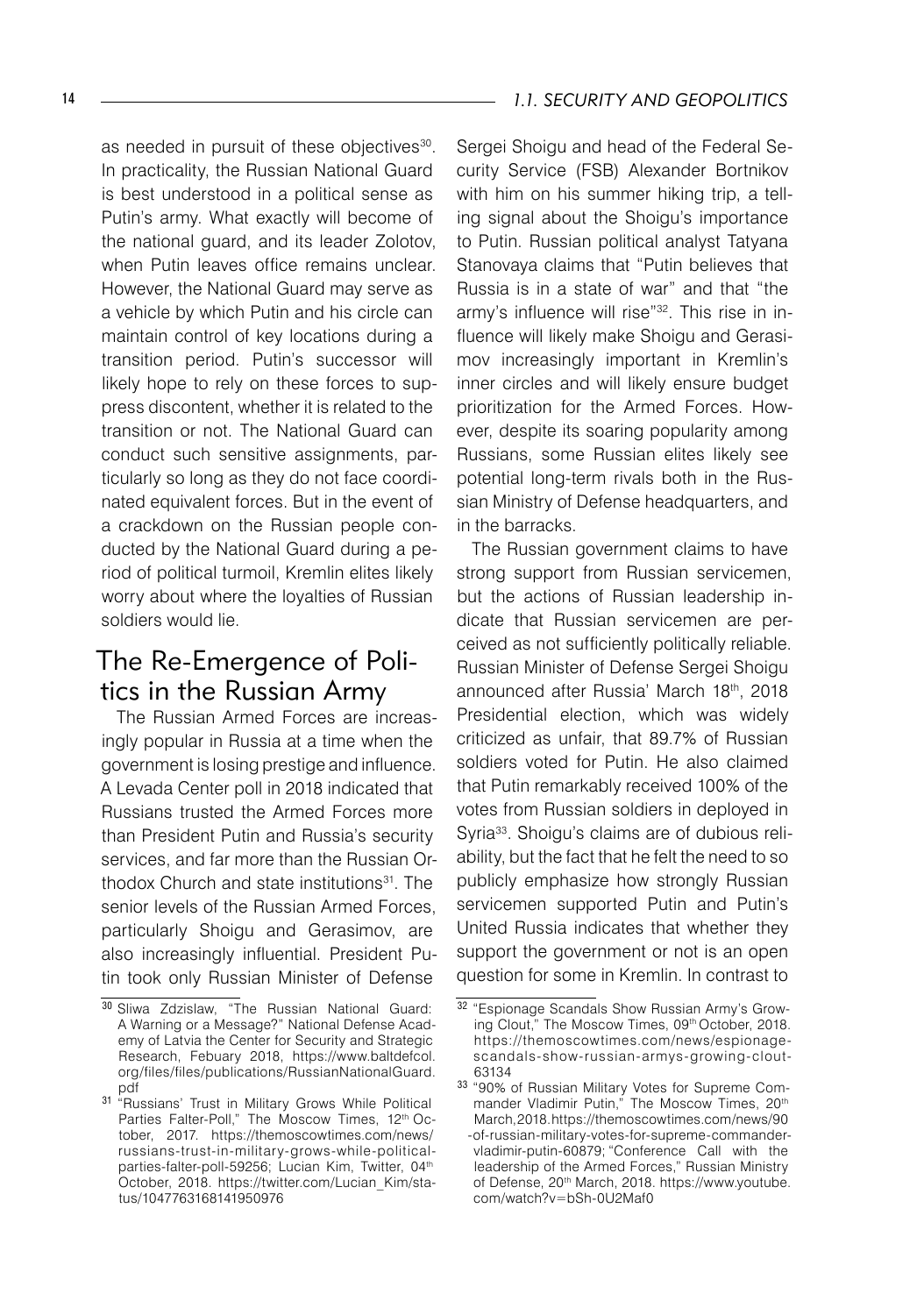Shoigu's fervent assurances, some Russian media reports indicate that the wider public dissatisfaction is naturally spreading into the ranks of the Armed Forces. Russian MBKh Media released a recording, reportedly of a political briefing given to Russian contract soldiers in Khabarovsk in which the instructor orders the soldiers to vote for United Russia, warns them specifically not to vote for the Liberal-Democratic Party of Russia, and even goes so far as to threaten them and their families before elections in the region34. Other reports indicate that Russian soldiers and cadets were forced to vote, and one member of the Russian Armed Forces claimed that he was threatened when he destroyed his ballot<sup>35</sup>. Russian BBC service reported that the Russian Ministry of Defense had started to distribute political questionnaires to Russian servicemen in Russia's Southern Military District before the March 18<sup>th</sup>, 2018 presidential election. The questions on these questionnaires ranged from the generic, such as who the soldiers supported politically, to the paranoid "how do you feel about unauthorized gatherings" and "who, in your opinion, of the pro-Western politicians have the greatest support from the people of the country and are ready to call for a change in the state system of Russia through a color revolution?"<sup>36</sup>. The soldiers were also asked if they would be willing to use force against those who wanted to forcefully change the

Russian government<sup>37</sup>. Access to information on these topics is limited, but if these reports are remotely true it indicates that Russian servicemen are not as supportive of Putin, United Russia, and the Russian government as Shoigu claims.

The Russian government is actively taking steps to try to improve the political reliability of Russian servicemen. Russian President Vladimir Putin announced the creation of a new political directorate, the Main Military Political Directorate (MMPD), in the Russian Ministry of Defense. Putin appointed a rising star in the Russian Ministry of Defense, deputy defense minister Colonel-General Andrei Kartapolov, to lead it. Kartapolov recently commanded Russia's Western Military District and led Russian forces in Syria38. The decision to place such a veteran commander as Kartapolov as the head of the directorate demonstrates how important the new organization is to Kremlin, and how seriously it takes the issues that Kartapolov's directorate will address. Kartapolov claimed that Russia is the target of an "absolutely undisguised information war... on all fronts" and that the new directorate would provide "informational protection" to Russian personnel. Kartapolov further claimed that the "raving propaganda and absolute lies on many issues, the intolerance to our point of view or attempts to hush it up, all of these are changing society's political conscience and in modern conditions such changes

<sup>34</sup> MBX Media, Twitter, 23 September, 2018. https://twitter.com/MBKhMedia/status/10438000 47937355776

<sup>35</sup> "#ElectionWatch: Voter Fraud in Russia," DFR Lab, Medium, 18th March, 2018. https://medium.com/dfrlab/ electionwatch-voter-fraud-in-russia-4a0dc75c4fa8

<sup>36</sup> Soshnikov Andrey, "Elections, rallies, revolutions: What the Russian Ministry of Defense is asking the soldiers," BBC Russian Service, 06<sup>th</sup> February, 2018. https://www.bbc.com/russian/features-42954314; Alexey Navalny, Twitter, 01st February, 2018. https:// twitter.com/navalny/status/959056698290966529

<sup>37 &</sup>quot;Russian Military Tests Soldiers' Willingness to Quash Opposition Protests," The Moscow Times, 06 February, 2018.https://themoscowtimes.com/news/ russian-military-tests-soldiers-willingness-quashopposition-protests-60404

<sup>38</sup> Osborn Andrew, "In Soviet echo, Putin gives Russian army a political wing," Reuters, 31<sup>st J</sup>uly, 2018. https://www.reuters.com/article/us-russia-militarypolitics/in-soviet-echo-putin-gives-russian-army-apolitical-wing-idUSKBN1KL1VA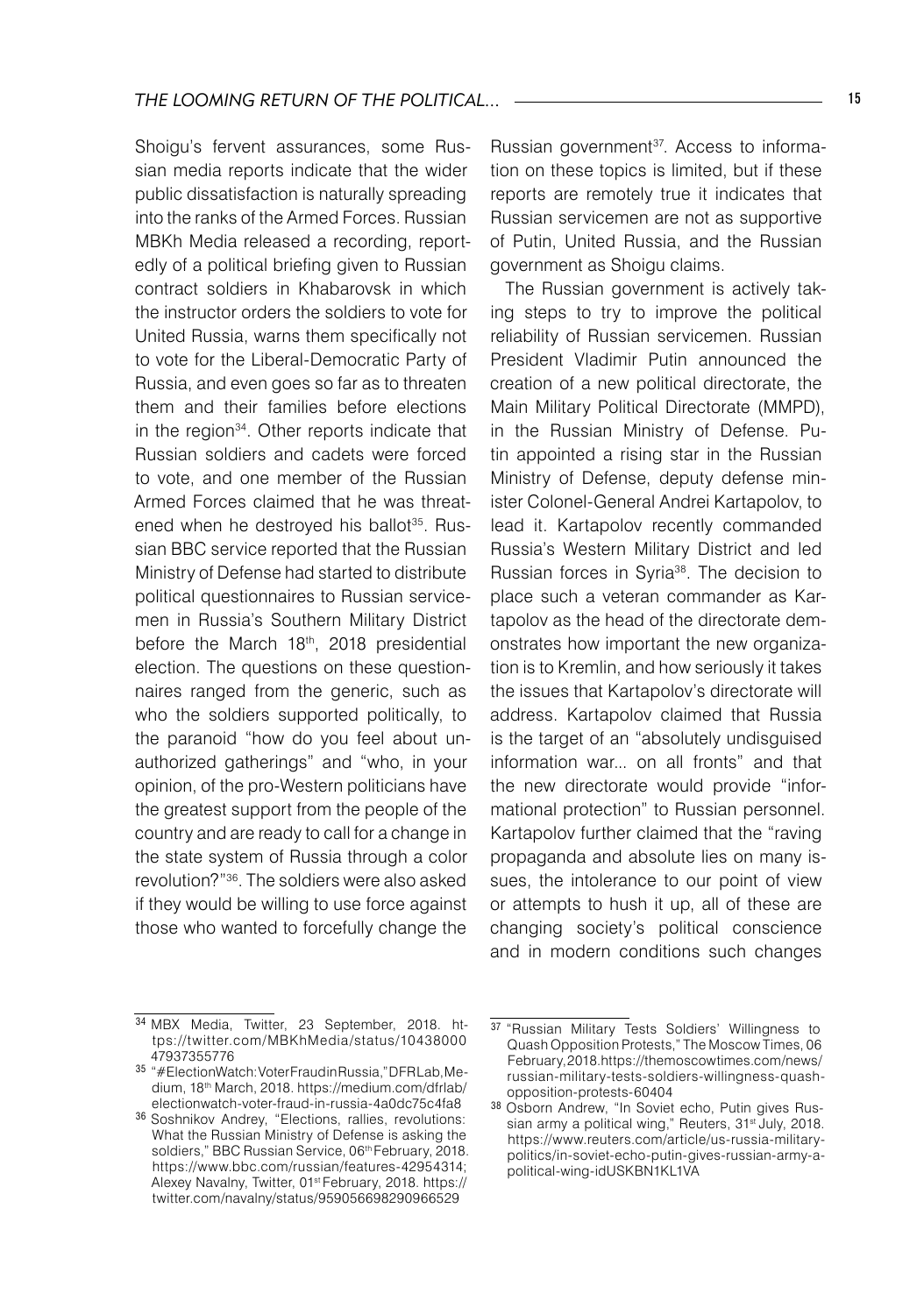can have very serious consequences"39. The new directorate will attempt to ensure the "political unity" of the Russian Armed Forces according to Alexander Kanshin, a spokesman for the Public Council of the Russian Ministry of Defense. Kanshin also observed that the "socio-political situation in the country must be carefully taken into account... to strengthen the country's defense capability and increase the combat readiness of the troops"40. Both Kartapolov and Kanshin made explicit references to what they see as an information war shaping the views of Russian society, and implied that the new directorate will address these issues among servicemen. If the Russian Armed Forces were not concerned about the reliability of its servicemen, and society more broadly, it is unlikely that they would put these statements in these terms.

The new Main Military Political Directorate (MMPD) is being rapidly developed due to the "urgent need" for its work according to General Kartapolov. Kartapolov announced that the MMPD would be created in three phases before March 1, 2019. According to Kartapolov the first stage of the directorate's development, intended to be finished before 01<sup>st</sup> October, 2018, would primarily focus on creating the overarching structure for the department. The second phase of its development, intended to be finished before 01<sup>st</sup> December, 2018, would focus on building out the structure and all unit levels. The third stage, intended to be finished before 01<sup>st</sup> March, 2019, would focus on organizing training activities for Russian soldiers and military cadets<sup>41</sup>.

Kartopolov also emphasized that the new department would prioritize work with Russia's youth. What the training provided by the MMPD will consist of remains unclear. Russia lacks a unifying ideology beyond a simplistic nationalism, which is often barely distinguishable from nostalgia for the Soviet Union, intermixed with Russian Orthodox Christianity<sup>42</sup>.

The increasingly close ties between the Russian state and the Russian Orthodox Church, including an effort to build a major new military cathedral, indicate that Russian Orthodoxy will likely play a sizeable role in the ideological training conducted by the MMPD. Russian Minister of Defense Sergei Shoigu announced plans in September 2018 to construct a major new military cathedral in Patriot Park, indicating the increasingly important role of the Russian Orthodox Church in the Russian Armed Forces. The cathedral complex will reportedly be surrounded with 2,000 square kilometers of grounds that will be covered in monuments to patron saints of the military, military museums, and exhibition centers<sup>43</sup>. President Putin and Russian Orthodox Patriarch Kiril I participated in an official ceremony consecrating the foundation stone of the new Cathedral on 19th September, 2018. During the ceremony, Kirill claimed that "it is common knowledge that Russia has never conducted wars for land grabbing" while President Putin emphasized that the church will be a "symbol of our invincible national tradition, our fidelity to the memory

<sup>39</sup> "Russia's new political directorate vital in battle against 'raving propaganda'-general," RT, 05<sup>th</sup> September, 2018. https://www.rt.com/politics/437687 new-political-directorate-russia/

<sup>40 &</sup>quot;In the Russian Army a governing political organ will be recreated," Interfax, 05<sup>th</sup> February, 2018. https:// www.interfax.ru/russia/598553

<sup>41</sup> "Ministry of Defense of Russia explained the return of political officers for protection in the information war," Interfax, 05<sup>th</sup> September, 2018. https://www. interfax.ru/russia/628021

<sup>42</sup> Kolesnikov Andrei, "Russian Ideology After Crimea," Carnegie Moscow Center, 22nd September, 2015. http://carnegie.ru/2015/09/22/russian-ideology-after-crimea-pub-61350

<sup>43</sup> "Russian Defense Ministry Collecting Donations for New Military Cathedral," The Moscow Times, 04thSeptember, 2018. https://themoscowtimes.com/ news/russian-defense-ministry-collecting-donations-for-new-military-cathedral-62771; "Russian Defense Ministry to Build the Main Temple of the Armed Forces in the Patriot" park," Russian Ministry of Defense, 09<sup>th</sup> April, 2018. https://function.mil. ru/news\_page/country/more.htm?id=12194035@ egNews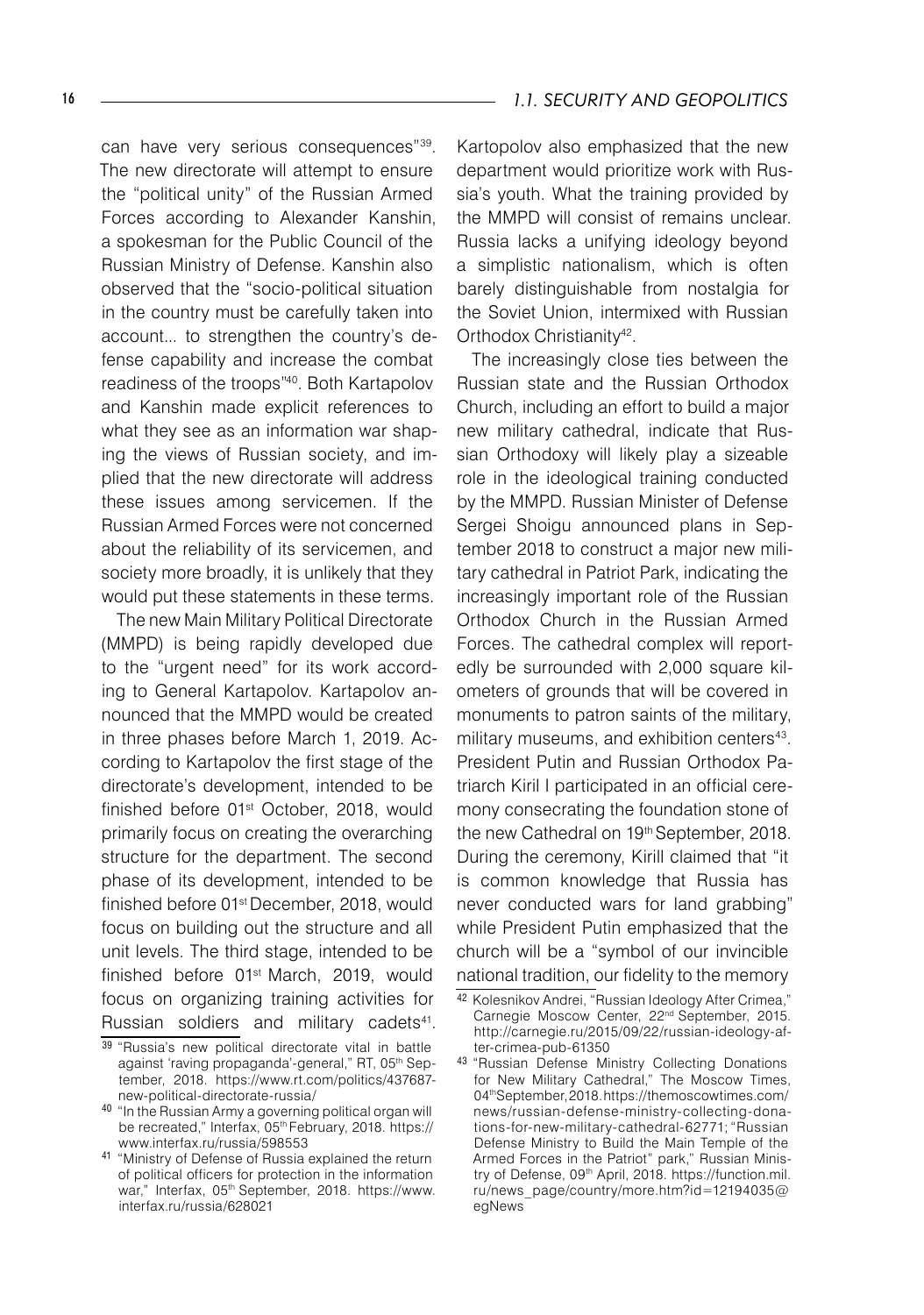of our ancestors, and their deeds for the benefit of the homeland"44. This nationalist rhetoric in a religious setting will likely be a theme expanded on by the MMPD of the Russian Ministry of Defense in coming years.

These efforts are not likely to address the concerns about the political reliability of servicemen that Kremlin and Russian Ministry of Defense are trying to resolve. While such structures may help weed out dissent and provide a united narrative to Russian servicemen, Kremlin may be misjudging the source of discontent both in Russian society and in the Armed Forces. It is unlikely that many Russians who are dissatisfied with Kremlin are primarily dissatisfied because they have been indoctrinated by a foreign power. Fewer still of those who are unhappy with the chronic mismanagement, declining standards of living, corruption, and international isolation would be mollified by the construction of a new cathedral, and those whose parents' can no longer afford rent due to pension reforms and the devaluation of the ruble may react poorly to instruction telling them that their concerns are evidence of the influence of "raving propaganda" on their minds.The development of the MMPD over coming years, and the role it plays in the Russian Armed Forces, is worthy of dedicated study. But its creation is the strongest signal, among many, that Kremlin is unsure about the reliability of its servicemen on political questions, as socio-economic conditions in Russia worsen, regional tensions rise, and the elites and government officials try to conceptualize life after Putin.

### Bibliography

- "90% of Russian Military Votes for Supreme Commander Vladimir Putin," The Moscow Times, 20 March, 2018. https:// themoscowtimes.com/news/90-of-russian-military-votes-for-supreme-commander-vladimir-putin-60879, 14 October 2018.
- Alexey Navalny, Twitter, 01 February, 2018. https://twitter.com/navalny/status/959 056698290966529, 14 October 2018.
- Aslund Anders, "How the United States Can Combat Russia's Kleptocracy," The Atlantic Council, 31 July, 2018; http:// www.atlanticcouncil.org/publications /issue-briefs/how-the-united-statescan-combat-russia-s-kleptocracy, 14 October 2018.
- Ballard Barclay, "Russia's Stagnating Economy," World Finance, 18 July, 2018. https://www.worldfinance.com/markets/ russias-stagnating-economy, 14 October 2018.
- "Candidate from LDPR wins Vladimir Region gubernatorial election," TASS, 24 September, 2018. http://tass.com/politics/1022819, 14 October 2018.
- 'Clearly Orchestrated': Russian Official Calls Protest Over Deadly Fire a Bid to Credit State', RFE/RL, March 28, 2018. https://www.rferl.org/a/russian-officialclearly-orchestrated-demonstrationskemerovo-fire/29130522.html, 14 October 2018.
- DmitrievMixhail, Belanovskiy Sergey, Nikolskaya Anastasiya, "OIG Presents a Report "Signs of a Change In Public Sentiment and Their Possible Consequences," Civil Initiatives Committee, 11 October 2018. https://komitetgi.ru/ news/news/3902/, 14 October 2018.
- Guriev Sergey, "Corruption has laid waste to the Russian economy," Financial Times, 05 April, 2014. https://www. ft.com/content/939659ae-b67d-11e3 b230-00144feabdc0, 14 October 2018.
- Hodges Nathan, "Pension outcry in Russia shows Putin's popularity isn't bulletproof," CNN, 29 August, 2018. https://

<sup>44 &</sup>quot;Putin takes part in blessing of foundation stone of Russian Army's main cathedral," TASS, 19th September, 2018. http://tass.com/society/1022366